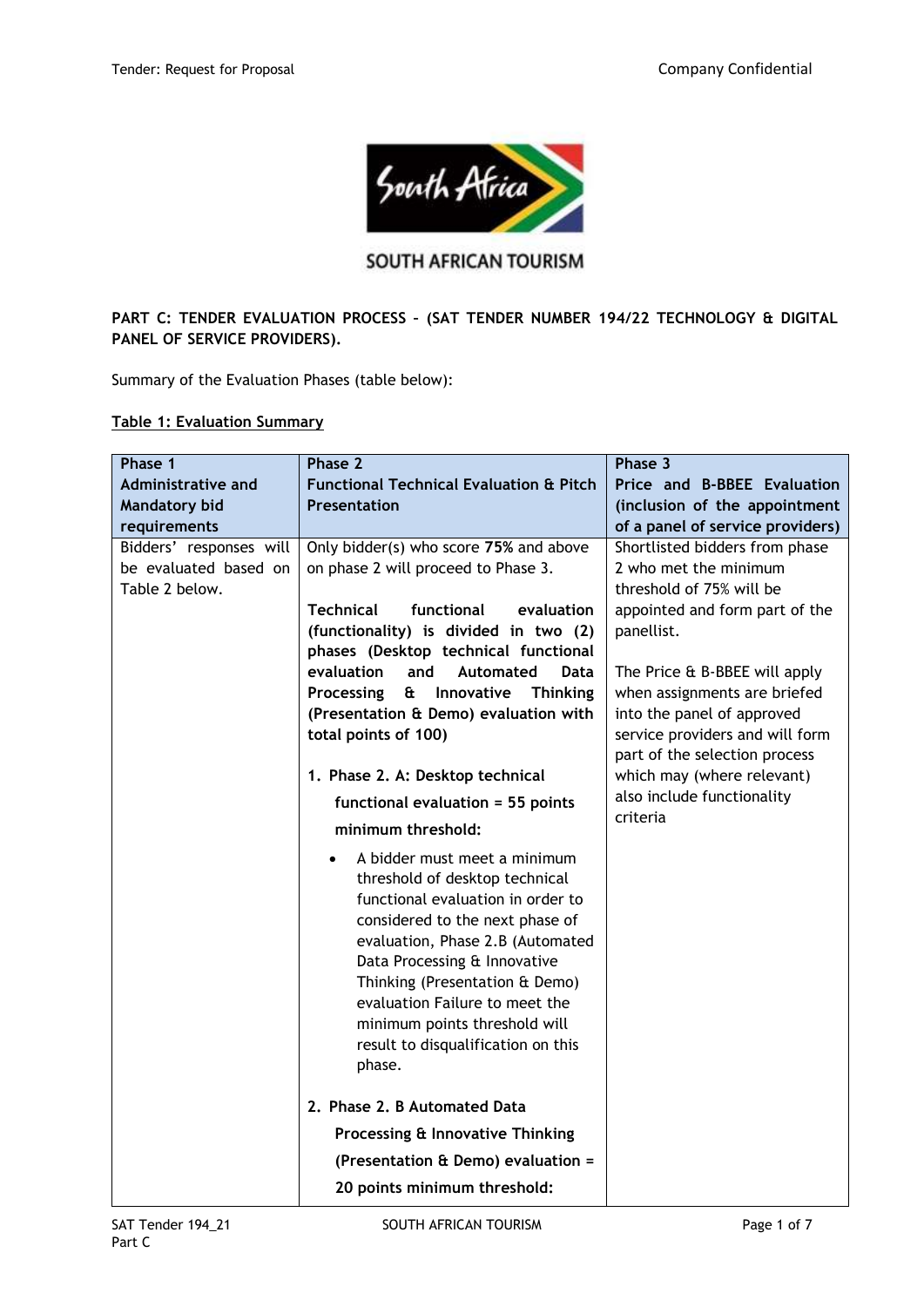| A bidder must meet the minimum            |  |
|-------------------------------------------|--|
| threshold of Phase 2 B functional         |  |
| evaluation in order to considered         |  |
| to the next phase of evaluation,          |  |
| Phase 3 (Price and BEE)                   |  |
| NB: NB: The overall combined score must   |  |
| be equal or above 75 points in order to   |  |
| proceed to Phase 3 of evaluation (If a    |  |
| bidder fails to meet both minimum         |  |
| thresholds irrespective of the points     |  |
| scored, will not be eligible for the next |  |
| evaluation, phase 3).                     |  |
|                                           |  |
|                                           |  |
|                                           |  |

### **Phase 1: Administrative and mandatory bid requirements**

All documents must be completed and signed by the duly authorised representative of the prospective bidder(s). During this phase, bidders' responses will be evaluated based on compliance with the listed administrative and mandatory bid requirements.

| Documents that must be<br>submitted                              | YES/NO | Non-submission may result in disqualification?                                                                                                                                                                                                                                                                                                                                                                        |
|------------------------------------------------------------------|--------|-----------------------------------------------------------------------------------------------------------------------------------------------------------------------------------------------------------------------------------------------------------------------------------------------------------------------------------------------------------------------------------------------------------------------|
| Confirmation of valid Tax                                        |        | Written confirmation that SARS may, on an ongoing basis                                                                                                                                                                                                                                                                                                                                                               |
| <b>Status</b>                                                    |        | during the tenure of the contract, disclose the bidder's tax<br>compliance status. SARS Tax Compliance System Pin                                                                                                                                                                                                                                                                                                     |
| B - BBEE Certificate 1                                           |        | B - BBEE Certificate (South African Companies) or, for<br>companies that have less than R10 million turnover, an<br>affidavit or is required. A copy of the template for this<br>affidavit is available on the Department of Trade and<br>Industry website<br>https://www.thedti.gov.za/gazette/Affidavit_EME.pdf<br>(Failure to submit an affidavit will result in non-compliant<br>on the preference points system) |
| Annexure A-Invitation (SBD<br>1)                                 |        | Complete and sign the supplied pro forma document                                                                                                                                                                                                                                                                                                                                                                     |
| Annexure B-Registration<br>on Central Supplier<br>Database (CSD) |        | All agencies, including proposed partner/subcontractor<br>agencies, must be registered as a service provider on<br>National Treasury's Central Supplier Database (CSD). If you<br>are not registered, proceed to complete the registration of<br>your company before submitting your proposal. Visit<br>https://secure.csd.gov.za/ to obtain your vendor number.<br>Submit proof of registration.                     |
| Annexure E-Declaration of<br>Interest -<br>SBD 4)                |        | Complete and sign the supplied pro forma document                                                                                                                                                                                                                                                                                                                                                                     |
| Annexure D-Preferential                                          |        | Complete and sign the supplied pro forma document                                                                                                                                                                                                                                                                                                                                                                     |

#### **Table 2: Phase 1 Compliance**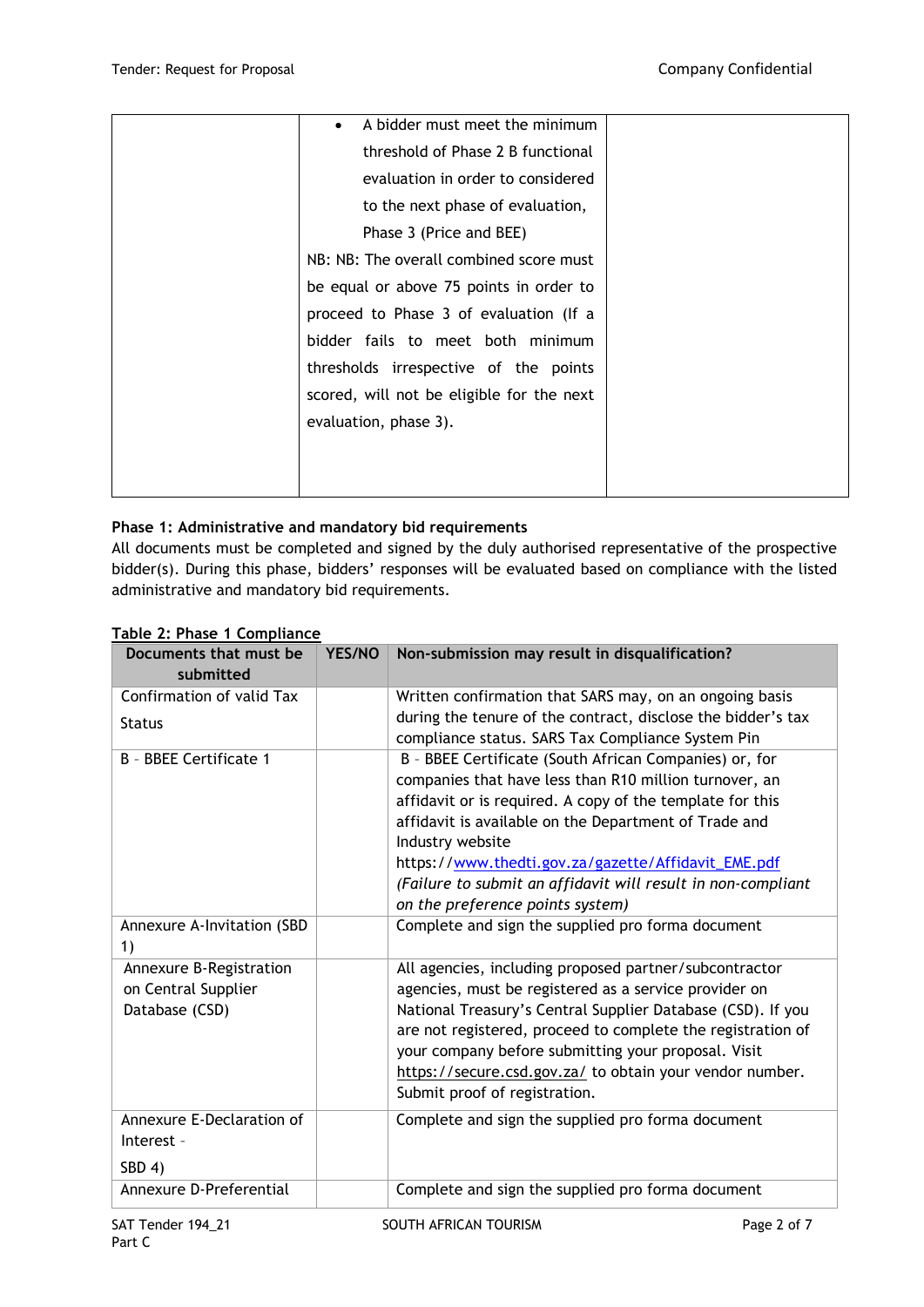| Procurement SBD 6.1                                                                                   |                                                   |
|-------------------------------------------------------------------------------------------------------|---------------------------------------------------|
| Annexure F-Declaration of<br>Bidder's Past Supply Chain<br>Management Practices -<br>SBD <sub>8</sub> | Complete and sign the supplied pro forma document |
| Annexure G-Certificate of<br>Independent<br>Bid Determination - SBD 9                                 | Complete and sign the supplied pro forma document |

## **Phase 2 A + 2 B: Desktop Functional Technical Evaluation and Pitch presentation = Weighting out of 100 basis points**

All bidders are required to respond to the technical evaluation criteria scorecard and provide information/portfolio of evidence that they unconditionally hold the available capacity, ability, experience, and qualified staff to provide the requisite business requirements to South African Tourism under this tender.

Bidders will be required to achieve a minimum threshold of **75%** to proceed to Phase 3 for Price and B-BBEE level of contribution evaluations.

The technical functional evaluation (functionality) will comprise of two (2) phases:

Phase 2.A will measure the responsiveness of proposals as per submission on or before closing date and time and Phase 2.B will comprise of presentation Automated Data Processing & Innovative Thinking (Presentation & Demo) evaluation

**Phase 2 A Desktop technical functional evaluation-** A bidder will be evaluated out of **75 points** and are required to score a minimum threshold of **55 points out of 75 points** to qualify Automated Data Processing & Innovative Thinking (Presentation & Demo) evaluation on Phase 2. B.

**Phase 2 B Automated Data Processing & Innovative Thinking (Presentation & Demo) evaluation.** A bidder will be evaluated out of **25** points and are required to score a minimum threshold of **20** points out of **25** points to be evaluated further on the next phase of price and preference (B-BBEE) evaluation.

NB: NB: The overall combined score must be equal or above 75 points in order to proceed to Phase 3 of evaluation (If a bidder fails to meet both minimum thresholds irrespective of the points scored, will not be eligible for the next evaluation, phase 3).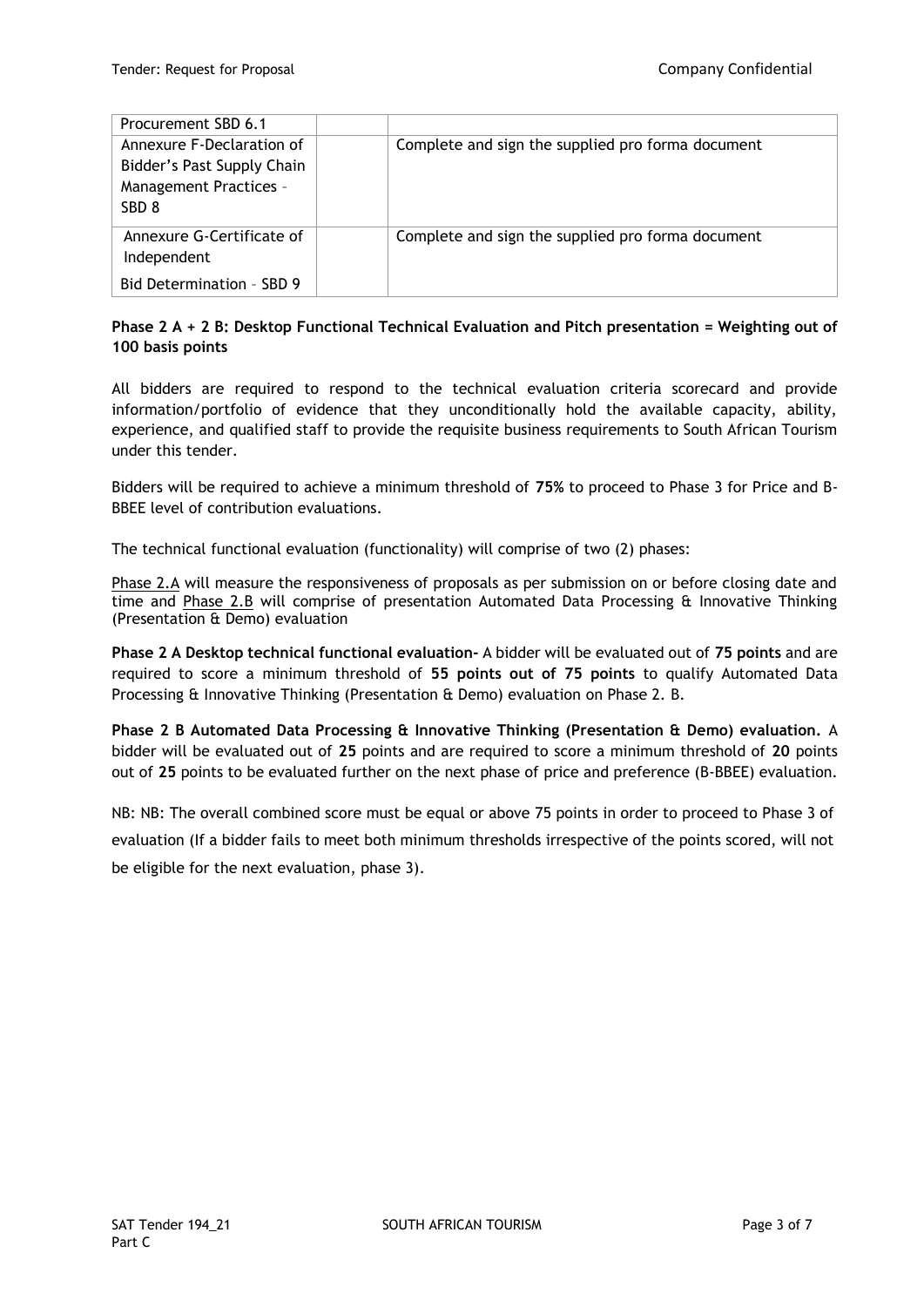## **Table 3: Phase 2 A + 2B Evaluation**

| Evaluation description (The below evaluation criteria will be evaluated Weight Allocated<br>based on the matrix as per Table 4)                                                                                                                                                                                                                                                                                                                                                                                                                                                                                                           |    | Reference pages in<br>the bidder's<br>proposal. |
|-------------------------------------------------------------------------------------------------------------------------------------------------------------------------------------------------------------------------------------------------------------------------------------------------------------------------------------------------------------------------------------------------------------------------------------------------------------------------------------------------------------------------------------------------------------------------------------------------------------------------------------------|----|-------------------------------------------------|
| <b>Evaluation criteria</b>                                                                                                                                                                                                                                                                                                                                                                                                                                                                                                                                                                                                                |    |                                                 |
| <b>PHASE 2 A: Desktop Technical Functional Evaluation</b>                                                                                                                                                                                                                                                                                                                                                                                                                                                                                                                                                                                 |    |                                                 |
| Company experience in delivering digital transformation<br>1.<br>roadmaps for global brands, shown through past work not older<br>than work produced from 2019 to date:<br>Show previous digital assessment conducted, including a<br>before and after view of work done showing enterprises that<br>were digitally transformed<br>Show previous examples of digital and technology frameworks<br>designed and implemented<br>Showcase the change management programme used<br>Show certifications relevant to the skills required to deliver<br>digital transformation, i.e., Microsoft certifications, Oracle<br>certifications, others | 25 |                                                 |
| Company capabilities and experience in delivering on the 360<br>2.<br>digital and technology requirements indicated in the scope of<br>work<br>Show breakdown of services provided by the company<br>Show breakdown of experience in the different service areas<br>provided (including at least 1 case study for each competency).<br>Show proposed working model with SA Tourism to deliver on the<br>full scope of work.                                                                                                                                                                                                               | 25 |                                                 |
| 3. Company vision & digital thinking<br>Indicate, conceptually, what you think is the future state of a<br>DMO is name 4 key initiatives that SA Tourism can do to champion<br>the digital outlook for the Tourism sector.                                                                                                                                                                                                                                                                                                                                                                                                                | 10 |                                                 |
| 4. Cyber-Security & Security Frameworks<br>Bidder should show experience setting up and managing all forms of<br>cyber-attacks, advanced attacks, and assuring a secure framework for<br>major global organisations. Indicate how you would assess the security<br>framework needs for SA Tourism and subsequently indicate the<br>proposed framework for SA Tourism, inclusive of the system design and<br>technologies that would apply.<br>Bidders should show previous security frameworks designed and<br>implemented.<br><b>PHASE 2B - Presentation &amp; Demo</b>                                                                  | 15 |                                                 |
| 5.<br><b>Automated Data Processing &amp; Innovative Thinking</b><br>(Presentation & Demo)                                                                                                                                                                                                                                                                                                                                                                                                                                                                                                                                                 | 25 |                                                 |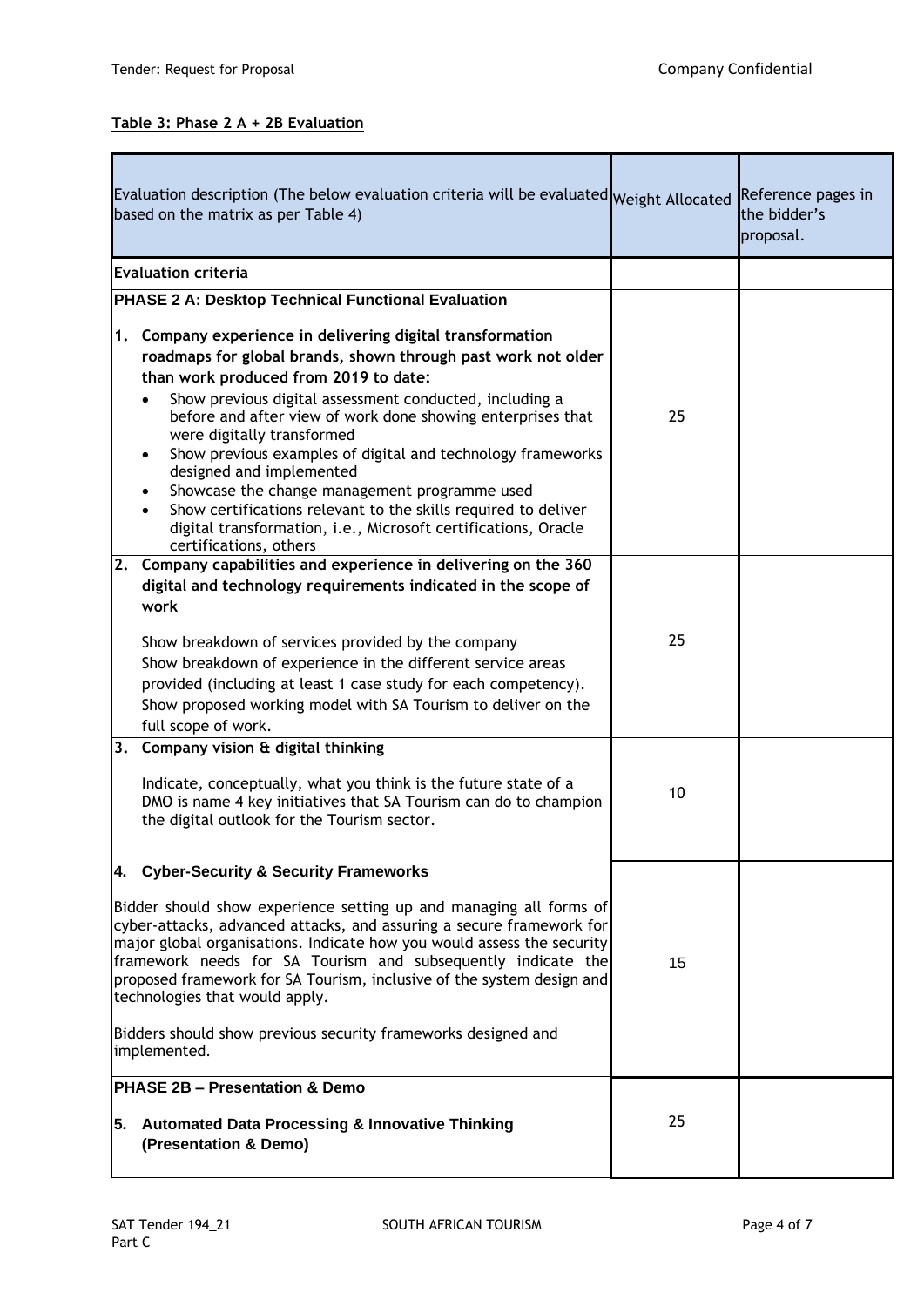| Presentation of a compelling technology framework and system<br>design for SA Tourism that enables the collection, management,<br>and usage of all forms of data in near-real-time to achieve its<br>mandate, strategic objectives champion the digital outlook for the<br>sector. This should be done in form of a presentation that<br>showcases the framework and includes a demo of the suggested<br>systems. |     |  |
|-------------------------------------------------------------------------------------------------------------------------------------------------------------------------------------------------------------------------------------------------------------------------------------------------------------------------------------------------------------------------------------------------------------------|-----|--|
| <b>Total Weight</b>                                                                                                                                                                                                                                                                                                                                                                                               | 100 |  |

- Bids proposals will be evaluated strictly according to the bid evaluation criteria stipulated in this section.
- As part of their bid documents, bidders must submit supporting documentation for all functional requirements as indicated in the Terms of Reference. The panel responsible for scoring the respective bids will evaluate and score all bids based on information presented in the bid proposals in line with the RFP.
- The score for functionality will be calculated in terms of the table below, where each Bid Evaluation Committee (BEC) member will rate each criterion on the bid evaluation score sheet using the following value scale/matrix: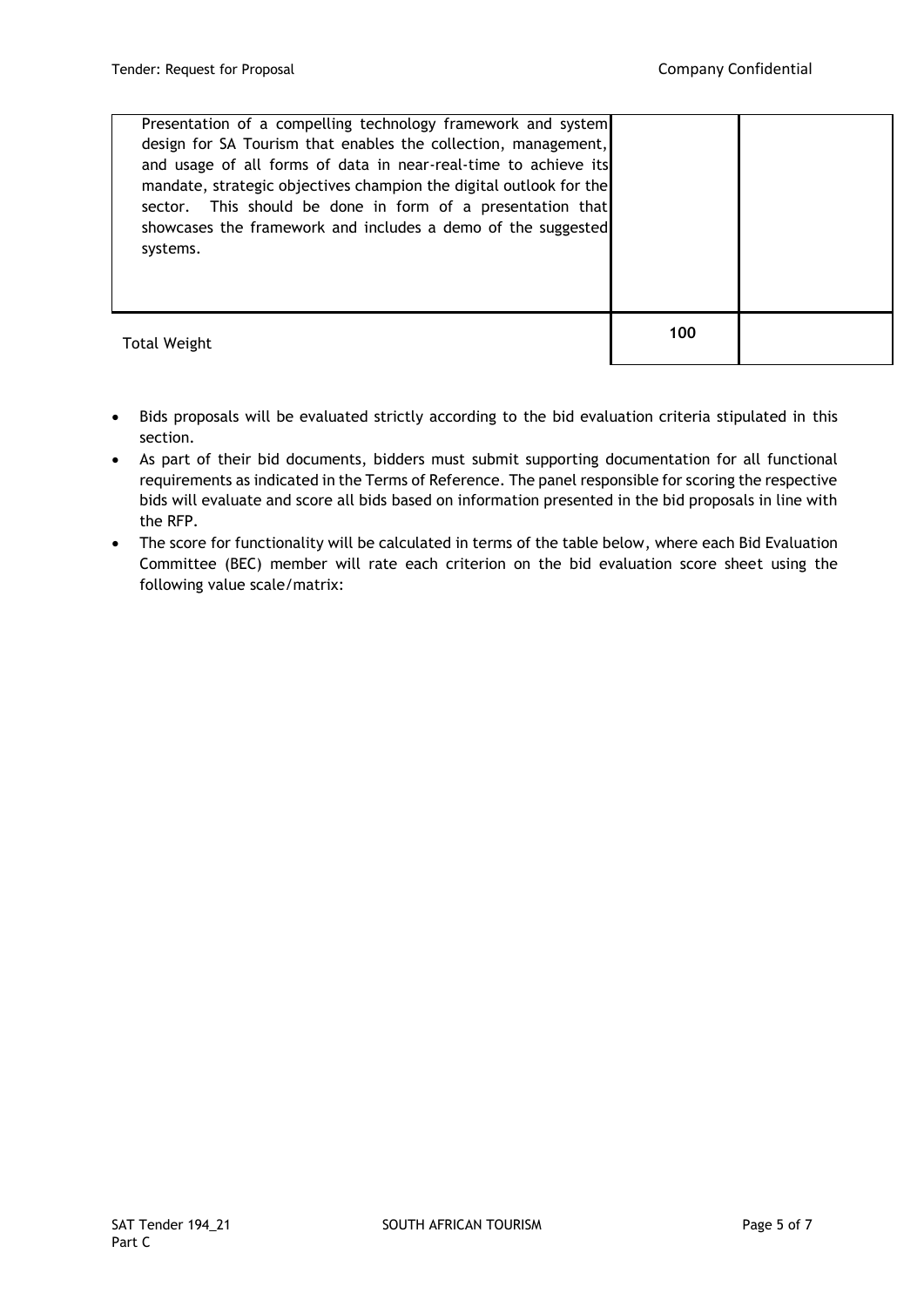## **Table 4: Functional Evaluation Matrix**

| Rating                                | Definition                                                                                                                                                                                                                                                                                                                                                    | <b>Score</b>            |
|---------------------------------------|---------------------------------------------------------------------------------------------------------------------------------------------------------------------------------------------------------------------------------------------------------------------------------------------------------------------------------------------------------------|-------------------------|
| <b>Excellent</b>                      | Exceeds the requirement. Exceptional demonstration by<br>the supplier of the relevant ability, understanding,<br>experience, skills, resources, and quality measures<br>required to provide the goods/services. Response<br>identifies factors that will offer potential value, with<br>supporting evidence.                                                  | 5                       |
| Good                                  | Satisfies the requirement with minor additional benefits,<br>above average demonstration by the supplier of the<br>ability, understanding, experience, skills,<br>relevant<br>resource, and quality measures required to provide the<br>goods/services. Response identifies factors that will offer<br>potential required services, with supporting evidence. | 4                       |
| Acceptable                            | Satisfies the requirement. The supplier demonstrates the<br>relevant ability,<br>understanding, experience,<br>skills,<br>resources, and quality measures required to provide the<br>goods/services with supporting evidence.                                                                                                                                 | $\overline{\mathbf{3}}$ |
| <b>Minor</b><br><b>Reservations</b>   | Satisfies the requirement with minor reservations. Some<br>minor reservations of the supplier's relevant ability,<br>understanding, experience, skills, resource, and quality<br>measures required to provide the goods/services, with<br>little or no supporting evidence.                                                                                   | $\overline{2}$          |
| <b>Serious</b><br><b>Reservations</b> | Satisfies the requirement with major reservations.<br>Considerable reservations of the supplier's relevant<br>ability, understanding, experience, skills, resource, and<br>quality measures required to provide the goods/services,<br>with little or no supporting evidence.                                                                                 | 1                       |
| Unacceptable                          | Does not meet the requirement. Does not comply and/or<br>insufficient information provided to demonstrate that the<br>supplier has the ability, understanding, experience, skills,<br>resource & quality measures required to provide the<br>goods/services, with little or no supporting evidence.                                                           | 0                       |

#### **Phase 3: Price and B-BBEE Evaluation (80+20) = 100 points**

Only bidder(s) who meets the minimum threshold of **75%** for the pitch presentation during Phase 3 will be further evaluated for comparative price and BBBEE level of contribution.

SA Tourism will consolidate the total points for price evaluation (out of 80/20) and the total points for B-BBEE evaluation (out of 20). The bidder who scores the highest points for comparative pricing and B-BBEE status level of contributor after the consolidation of points will normally be considered the preferred bidder with whom South African Tourism will enter into further negotiations.

Upon the successful negotiation and signing of a contract and services level agreement with the preferred bidder, all other bidders will be considered unsuccessful.